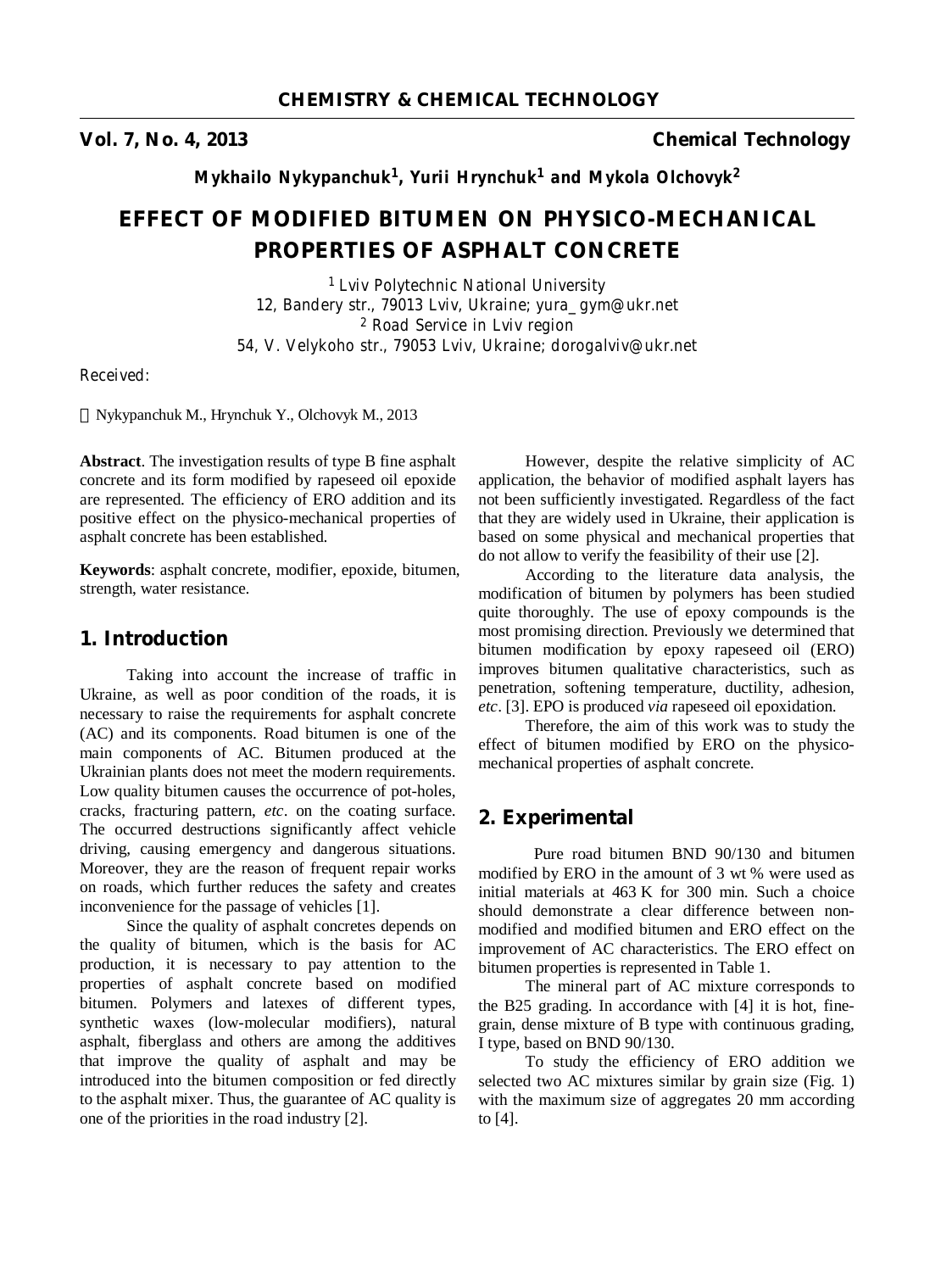## 468 *Mykhailo Nykypanchuk et al.*

### *Table 1*

**Physico-mechanical properties of bitumen modified by ERO** 

| Index                                               | <b>BND 90/130</b> | BND $90/130 + 3$ wt % ERO |
|-----------------------------------------------------|-------------------|---------------------------|
| Softening temperature by "ring and ball" method, K  | 318               | 372                       |
| Penetration at 298 K, m $\cdot 10^{-4}$ (0.1 mm)    | 95                |                           |
| Ductility at 298 K, m $\cdot$ 10 <sup>-2</sup> (cm) | 133               |                           |
| Adherence with glass, adhesion, %                   | 95                |                           |

*Table 2* 

| Index                      | For asphalt concrete based on: |                   |                   |  |
|----------------------------|--------------------------------|-------------------|-------------------|--|
|                            | BND 90/130                     |                   | <b>BND 90/130</b> |  |
|                            | in accordance                  | <b>BND 90/130</b> | modified          |  |
|                            | with standard                  |                   | by ERO            |  |
| Bitumen content, %         |                                | 6.2               | 6.2               |  |
| Water saturation, vol %    | up to $2.5$                    | 0.49              | 0.51              |  |
| Average density, $g/cm3$   |                                | 2.4               | 2.4               |  |
| Ultimate strength, MPa, at |                                |                   |                   |  |
| 293 K                      | not less than 2.9              | 5.2               | 8.1               |  |
| 323 K                      | not less than 1.4              | 1.8               | 3.8               |  |
| Water resistance factor    | not less than 0.91             | 0.91              | 0.97              |  |

#### **Physico-mechanical properties of fine asphalt concrete**



**Fig. 1.** Grain size composition of the mineral part of dense fine asphalt concrete of B25 type with continuous grading

Physico-chemical properties of AC mixture were determined using cylindric samples  $(D = 71.4$  mm,  $h = 71.4 \pm 1.5$  mm) obtained under the laboratory conditions by means of mixtures compaction in the standard form (Fig. 2).

After samples formation on the basis of standard and modified bitumen we determined their physicomechanical characteristics in order to study the change in properties of AC modified by ERO. All investigations were carried out according to the standards.

**Fig. 2**. Photograph of the samples

The results demonstrate that ERO is suitable for use as bitumen modifier. It improves the AC properties and meets the demands for petroleum viscous modified bitumen BMP-90/130-49 [5]. The introduction of 3 % modifier into bitumen increases the AC strength by half at 293 K and doubles it – at 323 K compared with the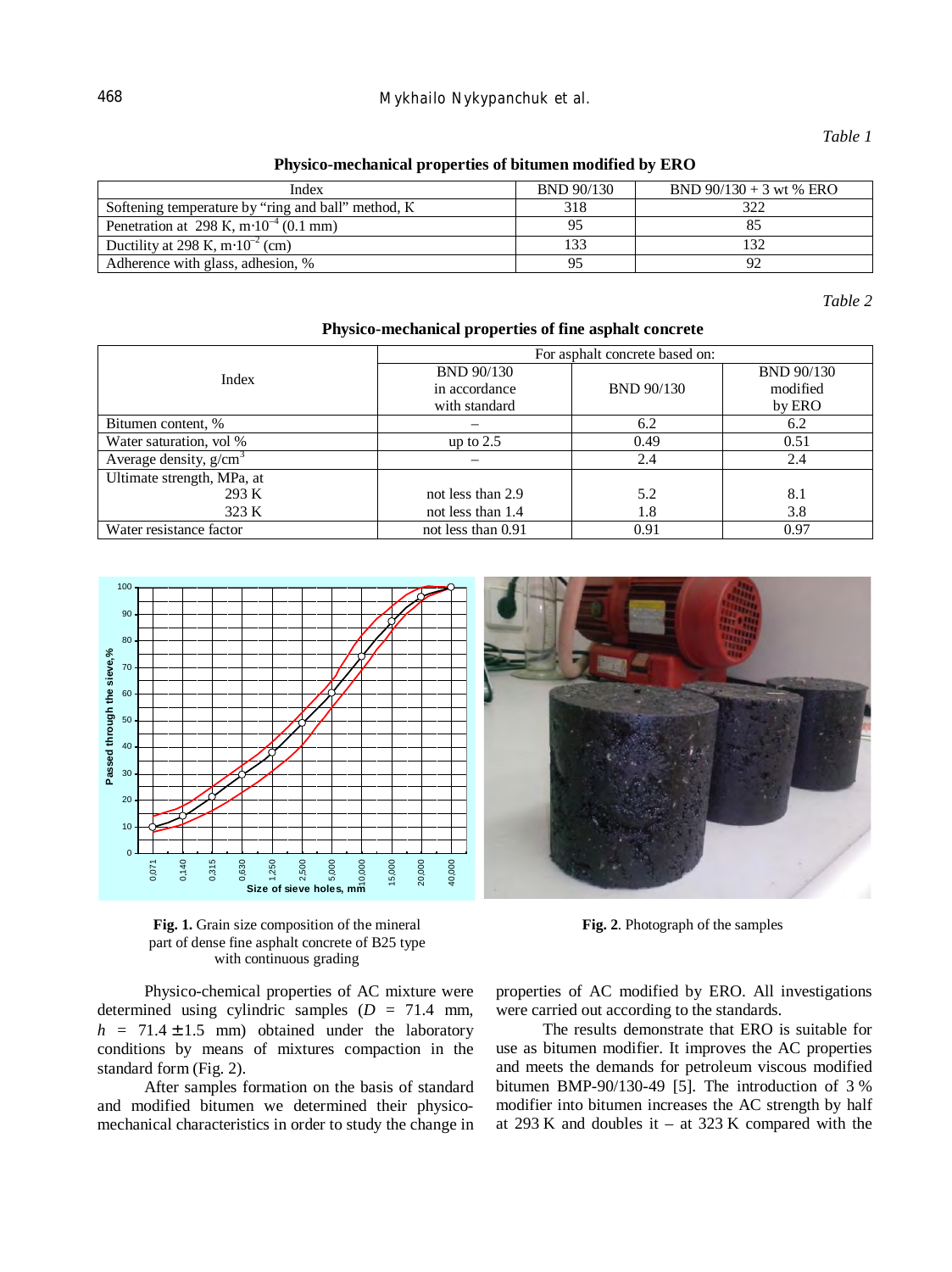non-modified AC (Table 2). This fact indicates that they are characterized by higher thermal stability and coatings on their basis will have higher track stability under working conditions. The AC water resistance factor is equal to 0.97.

The bitumen modification by ERO is technologically simple process and needs the same equipment and technology necessary while using other modifiers (Elvaloi, Kraton D, *etc*.), i.e.:

1. Bitumen heating to 453–463 K.

2. Gradual and regular introduction of 2–5 % of ERO under constant stirring of the binding agent.

3. After the additive introduction, the intensive mixing of bitumen with ERO for a definite time.

It is known from the literature that there are a lot of additives for bitumen modification. Generally they are good modifiers and characterized by high physicomechanical properties but their cost is also high. The most popular are additives of SBS type: Kraton D (Kraton Polimers company) and Calprene (Dynasol company). The synthetic latexes of Butonal NS type (BASF company) and thermopolymers of Elvaloy type (DuPont company) are widely used in Ukraine.

All the mentioned additives reduce bitumen sensibility to the temperature change, increase cohesion strength and thermal stability of the binding agent, strengthen their elasticity and improve their behavior at low

temperatures. The result is the increase of AC ultimate strength, resistance to crack formation and shear strength.

The high cost of modifiers is the main reason restraining the amount of used asphalt concrete based on modified bitumen. The introduction of modifier into bitumen increases the binding agent cost 1.5–2.5 times. The use of cheaper polymers does not reduce the cost because in such a case their greater amount is needed (5– 7 %). Moreover, cheap additives do not guarantee such necessary properties as elasticity, high thermal stability, increasing plasticity, and stress-strain behavior at low temperatures, *etc*. [6].

Taking into account all the mentioned above we compared the properties of AC modified by ERO and asphalt concretes modified by other modern additives (Table 3).

On the basis of the obtained results we may assert that ERO:

- allows to improve the qualitative characteristics of road bitumen (penetration, softening temperature, ductility, and adhesion; see Table 1);

- is relatively simple in use;

- allows to improve the AC properties (durability and water resistance);

- meets all demands and standards and may be used as a modifier for road bitumen;

- can compete with modern foreign analogues.

*Table 3* 

| by different additives         |      |          |               |         |  |  |  |
|--------------------------------|------|----------|---------------|---------|--|--|--|
| Index                          |      | Additive |               |         |  |  |  |
|                                | ERO  | Polydom  | Kraton D 1101 | Elvaloy |  |  |  |
| Additive content in bitumen, % | 3    | 3        | 3             | 3       |  |  |  |
| Bitumen content in AC, %       | 6.2  | 6.2      | 6.3           | 6.3     |  |  |  |
| Water saturation, vol %        | 0.51 | 1.1      | 1.17          | 0.97    |  |  |  |
| Average density, $g/cm3$       | 2.40 | 2.42     | 2.49          | 2.48    |  |  |  |
| Ultimate strength, MPa, at     |      |          |               |         |  |  |  |
| 293 K                          | 8.1  | 5.8      | 4             | 4.45    |  |  |  |
| 323 K                          | 3.8  | 2.8      | 1.32          | 1.41    |  |  |  |
| Water resistance factor        | 0.97 | $1.0\,$  |               |         |  |  |  |

### **Physico-mechanical properties of asphalt concrete modified by different additives**

# **4. Conclusions**

The experimental results show high efficiency of ERO additive and its essential effect on the ultimate strength and durability of road coatings on the basis of modified AC. The comparison of different asphalt concretes with various additives indicates high efficiency of the bitumen modified by ERO.

Such bitumen meets all standards [5] and its characteristics (especially strength and water resistance) are better as compared to the non-modified ones.

### **References**

[1] Besarab O., Prokopenko Yu., Khrystych M. and Mozgovyi V.: Bezpeka Dorogn. Rukhu Ukrainy, 1999, **5**, 15.